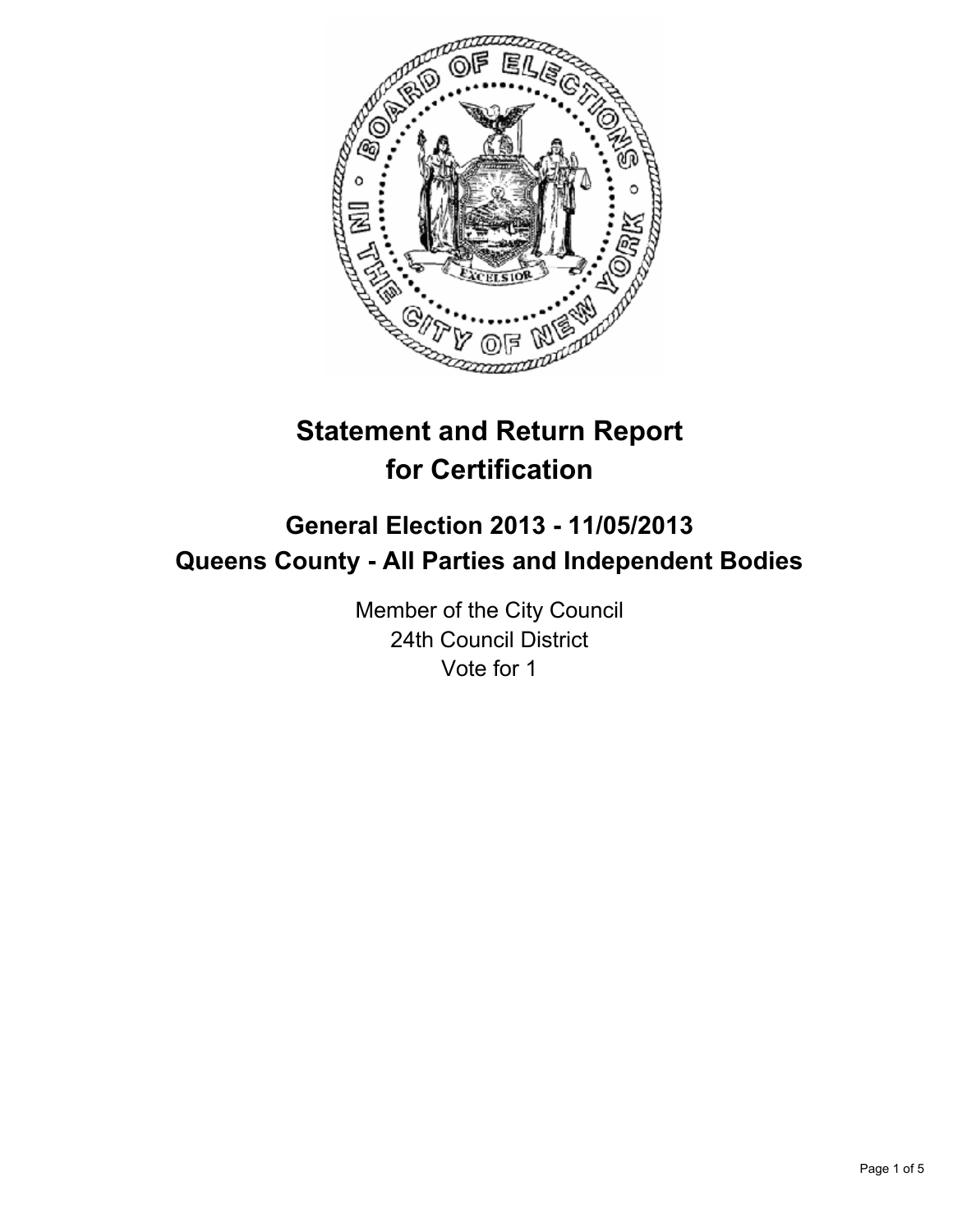

### **Assembly District 24**

| <b>PUBLIC COUNTER</b>                                    | 4,690        |
|----------------------------------------------------------|--------------|
| <b>EMERGENCY</b>                                         | 0            |
| ABSENTEE/MILITARY                                        | 150          |
| <b>FEDERAL</b>                                           | 0            |
| <b>SPECIAL PRESIDENTIAL</b>                              | $\mathbf{0}$ |
| <b>AFFIDAVIT</b>                                         | 44           |
| <b>Total Ballots</b>                                     | 4,884        |
| Less - Inapplicable Federal/Special Presidential Ballots | 0            |
| <b>Total Applicable Ballots</b>                          | 4,884        |
| RORY I. LANCMAN (DEMOCRATIC)                             | 3,053        |
| ALEXANDER BLISHTEYN (REPUBLICAN)                         | 641          |
| ALEXANDER BLISHTEYN (CONSERVATIVE)                       | 124          |
| RORY I. LANCMAN (WORKING FAMILIES)                       | 164          |
| MUJIB U. RAHMAN (FAITH AND VALUES)                       | 606          |
| ANNA SIGH (WRITE-IN)                                     | 1            |
| DANIEL MACIAS (WRITE-IN)                                 | 1            |
| ROSE WILLIAMS (WRITE-IN)                                 | 1            |
| THOMAS J. HILLGARDNER (WRITE-IN)                         | 1            |
| <b>Total Votes</b>                                       | 4,592        |
| Unrecorded                                               | 292          |

**Assembly District 25**

| PUBLIC COUNTER                                           | 3,915 |
|----------------------------------------------------------|-------|
| <b>EMERGENCY</b>                                         | 0     |
| ABSENTEE/MILITARY                                        | 142   |
| <b>FEDERAL</b>                                           | 0     |
| <b>SPECIAL PRESIDENTIAL</b>                              | 0     |
| <b>AFFIDAVIT</b>                                         | 19    |
| <b>Total Ballots</b>                                     | 4,076 |
| Less - Inapplicable Federal/Special Presidential Ballots | 0     |
| <b>Total Applicable Ballots</b>                          | 4,076 |
| RORY I. LANCMAN (DEMOCRATIC)                             | 2,553 |
| ALEXANDER BLISHTEYN (REPUBLICAN)                         | 873   |
| ALEXANDER BLISHTEYN (CONSERVATIVE)                       | 152   |
| RORY I. LANCMAN (WORKING FAMILIES)                       | 159   |
| MUJIB U. RAHMAN (FAITH AND VALUES)                       | 101   |
| ANTHONY WEINER (WRITE-IN)                                | 1     |
| AUSTIN I. SHAFRAN (WRITE-IN)                             | 1     |
| KEITH HUNTER (WRITE-IN)                                  | 1     |
| UNATTRIBUTABLE WRITE-IN (WRITE-IN)                       | 1     |
| <b>VERPENG KATS (WRITE-IN)</b>                           | 1     |
| <b>Total Votes</b>                                       | 3,843 |
| Unrecorded                                               | 233   |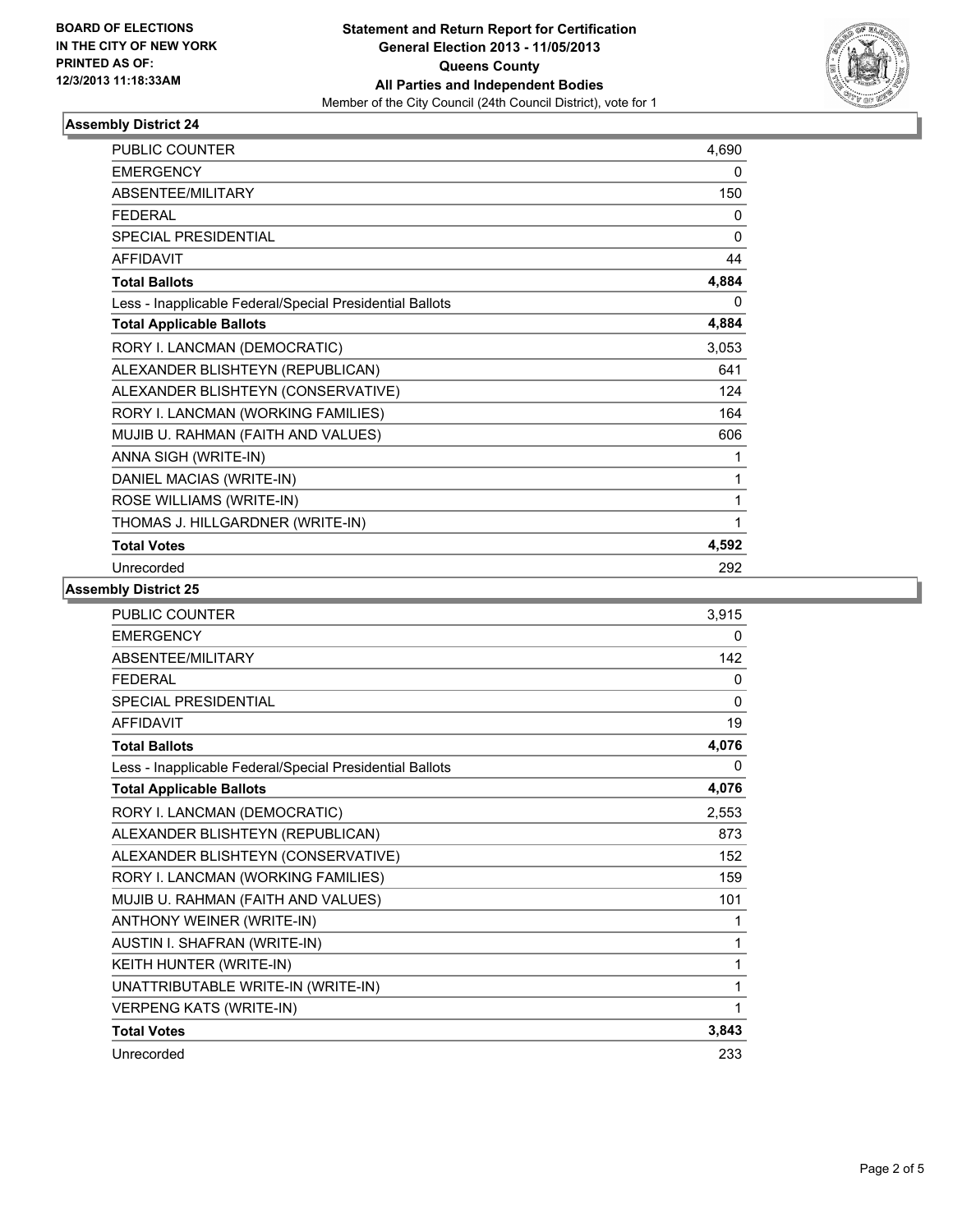

### **Assembly District 27**

| <b>PUBLIC COUNTER</b>                                    | 6,635 |
|----------------------------------------------------------|-------|
| <b>EMERGENCY</b>                                         | 0     |
| <b>ABSENTEE/MILITARY</b>                                 | 249   |
| <b>FEDERAL</b>                                           | 0     |
| <b>SPECIAL PRESIDENTIAL</b>                              | 0     |
| <b>AFFIDAVIT</b>                                         | 74    |
| <b>Total Ballots</b>                                     | 6,958 |
| Less - Inapplicable Federal/Special Presidential Ballots | 0     |
| <b>Total Applicable Ballots</b>                          | 6,958 |
| RORY I. LANCMAN (DEMOCRATIC)                             | 4,628 |
| ALEXANDER BLISHTEYN (REPUBLICAN)                         | 1,266 |
| ALEXANDER BLISHTEYN (CONSERVATIVE)                       | 171   |
| RORY I. LANCMAN (WORKING FAMILIES)                       | 289   |
| MUJIB U. RAHMAN (FAITH AND VALUES)                       | 97    |
| SCOTT I. MISHALL (WRITE-IN)                              | 1     |
| UNATTRIBUTABLE WRITE-IN (WRITE-IN)                       | 7     |
| <b>Total Votes</b>                                       | 6,459 |
| Unrecorded                                               | 499   |

#### **Assembly District 29**

| <b>PUBLIC COUNTER</b>                                    | 663          |
|----------------------------------------------------------|--------------|
| <b>EMERGENCY</b>                                         | 0            |
| ABSENTEE/MILITARY                                        | 100          |
| <b>FEDERAL</b>                                           | 0            |
| <b>SPECIAL PRESIDENTIAL</b>                              | $\mathbf{0}$ |
| AFFIDAVIT                                                | 17           |
| <b>Total Ballots</b>                                     | 780          |
| Less - Inapplicable Federal/Special Presidential Ballots | 0            |
| <b>Total Applicable Ballots</b>                          | 780          |
| RORY I. LANCMAN (DEMOCRATIC)                             | 562          |
| ALEXANDER BLISHTEYN (REPUBLICAN)                         | 56           |
| ALEXANDER BLISHTEYN (CONSERVATIVE)                       | 5            |
| RORY I. LANCMAN (WORKING FAMILIES)                       | 16           |
| MUJIB U. RAHMAN (FAITH AND VALUES)                       | 62           |
| UNATTRIBUTABLE WRITE-IN (WRITE-IN)                       | 1            |
| <b>Total Votes</b>                                       | 702          |
| Unrecorded                                               | 78           |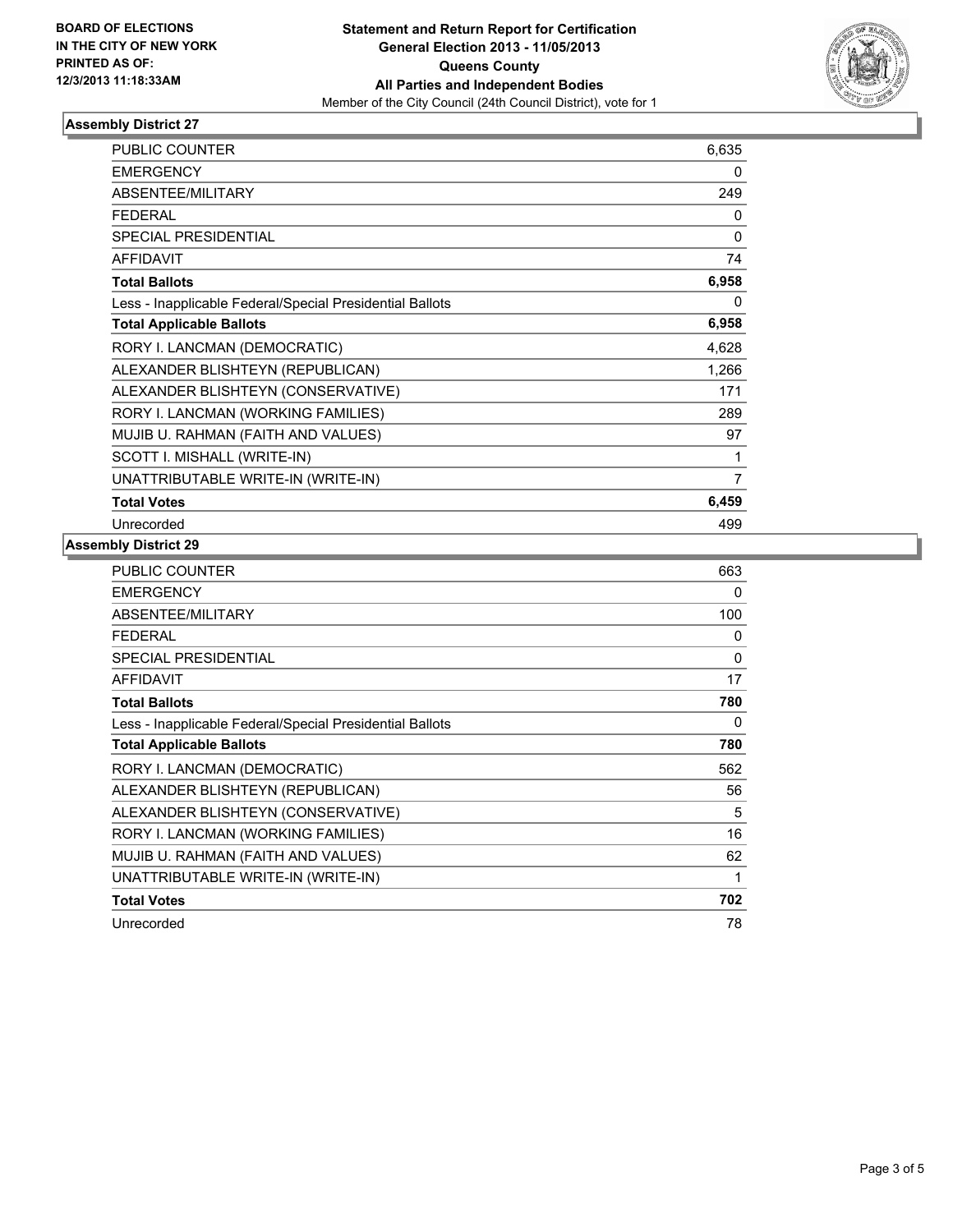

### **Assembly District 32**

| <b>PUBLIC COUNTER</b>                                    | 1,300    |
|----------------------------------------------------------|----------|
| <b>EMERGENCY</b>                                         | 0        |
| ABSENTEE/MILITARY                                        | 26       |
| <b>FEDERAL</b>                                           | 0        |
| SPECIAL PRESIDENTIAL                                     | 0        |
| <b>AFFIDAVIT</b>                                         | 33       |
| <b>Total Ballots</b>                                     | 1,359    |
| Less - Inapplicable Federal/Special Presidential Ballots | $\Omega$ |
| <b>Total Applicable Ballots</b>                          | 1,359    |
| RORY I. LANCMAN (DEMOCRATIC)                             | 948      |
| ALEXANDER BLISHTEYN (REPUBLICAN)                         | 71       |
| ALEXANDER BLISHTEYN (CONSERVATIVE)                       | 10       |
| RORY I. LANCMAN (WORKING FAMILIES)                       | 27       |
| MUJIB U. RAHMAN (FAITH AND VALUES)                       | 177      |
| <b>Total Votes</b>                                       | 1,233    |
| Unrecorded                                               | 126      |